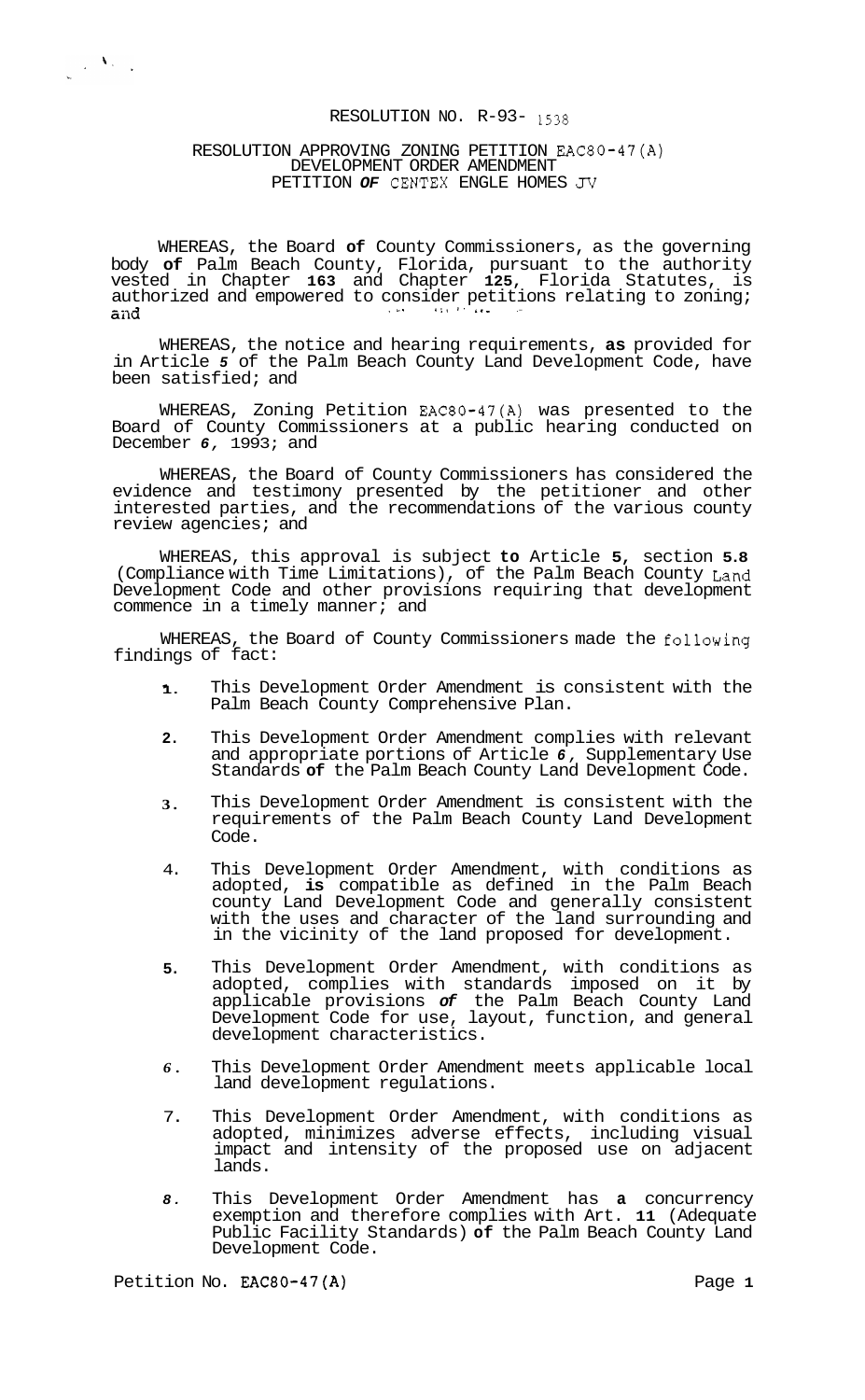- **9.** This Development Order Amendment, with conditions as adopted, minimizes environmental impacts, including  $\frac{1}{2}$  not limited to water, air, stormwater management not limited to water, air, stormwater management, wildlife, vegetation, wetlands and the natural functioning **of** the environment.
- **10.** This Development Order Amendment, with conditions as adopted, will result in logical, timely and orderly development patterns.

WHEREAS, Article **5** of the Palm Beach County Land Development Code requires that the action of the Board of County Commissioners be adopted by resoluti

**NOW,** THEREFORE, BE IT RESOLVED BY THE BOARD OF COUNTY COMMISSIONERS OF PALM BEACH COUNTY, FLORIDA, that Zoning Petition EAC80-47(A), the petition of Centex Engle Homes *JV* for a DEVELOPMENT ORDER AMENDMENT in the Residential Transitional (RT) (SE), Residential Planned Unit Development (PUD) Zoning District, to amend conditions 9.a, 9.c, and **9.g** of Resolution R-92-689, previously approved on a parcel of land legally described in EXHIBIT A, attached hereto and made a part hereof, and generally located on a vicinity sketch as shown on EXHIBIT B, attached hereto and made a part hereof, was approved on December 6, **1993,** subject to the conditions **of** approval described in EXHIBIT C, attached hereto and made a part hereof.

Commissioner  $\frac{\text{Aaronom}}{\text{Aeronson}}$  moved for the approval of the Resolution.

The motion was seconded by Commissioner Foster and, upon being put to a vote, the vote **was** as follows:

| Mary McCarty, Chair<br>Burt Aaronson<br>Ken Foster<br>Maude Ford Lee<br>Karen T. Marcus<br>Warren Newell | Aye<br>Ay <sub>e</sub><br>Ay <sub>e</sub><br>Aye<br>$Ay_{e}$<br>Absent |
|----------------------------------------------------------------------------------------------------------|------------------------------------------------------------------------|
| Carol A. Roberts                                                                                         | Absent                                                                 |

The Chair thereupon declared that the resolution was duly passed and adopted this 6th day **of** December, **1993.** 

APPROVED AS TO FORM AND LEGAL SUFFICIENCY

 $RV:$ 

| PALM BEACH COUNTY, FLORIDA<br>BY ITS BOARD OF COUNTY |  |
|------------------------------------------------------|--|
| <b>COMMISSIONERS</b>                                 |  |
| DOROTHY H. WILKEN, CLERK                             |  |

BY: **DEPUTY** CLERK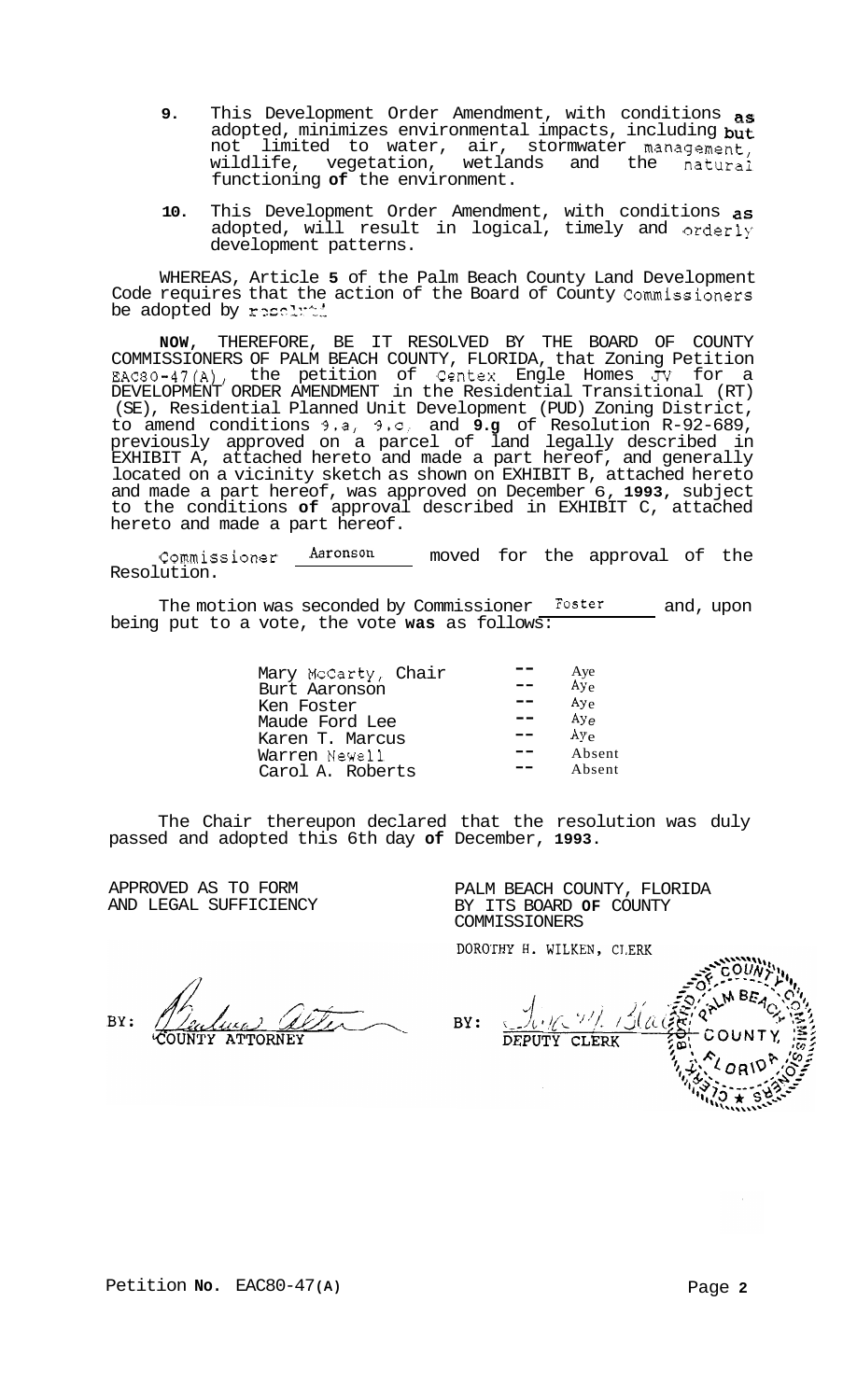## **LEGAL DESCRIPTION**

 $80 - 47$  Å

#### DESCRIPTION:

**<sup>A</sup>**parcel of land consisting of certain parcels of real property lying and beinq situated in the Township 47 South, Range 41 East.;  $P$ alm Beach County, Florida and being more particularly bound and described as follows, to wit:.

Section 22, less the North 184.40 feet as measured at right angles to the North line thereof.

Tracts 1, 2, and Tracts 4-12 inclusive; that portion of Tract 13 lyacts 1, 2, and fracts 4-12 inclusive; that portion of fract is<br>lying North **of** the northerly right- of-way line of the Hillsboro Canal as now laid out and in use; Tracts 14, **15** and 16; Tracts 25, 32 and that portion of Tract 26 lying North of the northerly<br>right-of-way line of the Hillsboro Canal as now laid out and in use, said Tracts as shown on Florida Fruit Lands Company's Subdivision Number 2, as recorded in Plat Book **1,** Page 102, Public Records of Palm Beach County, Florida, all said tracts lying i'n Section 27, Township 47 South, Range 41 East, Palm Beach County, Florida.

The East 130.0 feet of that portion **of** Section 28, lying North of the northerly right-of-way line of the Hillsboro Canal as now laid out and in use. Containing 987.1 8 acres more or less. Excepted from the above described parcels of land are the following:

- The water storage and repump site located at the Southwest  $A)$ intersection of University Parkway with University Drive as recorded in the Official **Book** 3616, Page 1398.
- The right- of-way for University Parkway as recorded in the  $B<sub>1</sub>$ Official Record **Book** 3600, Pages 1610 through 1620.
- The right- of-way for University Drive as recorded in the  $C)$ Official Record Book 3600, Pages 1624 through 1626.
- The right- of-way for Palmetto Parkway as recorded in the D) Official Record **Book** 3600, Pages 1621 through 1623.
- The right-of-way for Riverside Drive as recorded in the  $E)$ Official Record Book 3600, Pages 1627 through 1629.

## PARCEL B

 $F)$ **<sup>A</sup>**certain parcel of land located in Section 27, Township 47 South, Range 41 East, being and situated in Palm Beach County, Florida, being more particularly described as follows:

Commencing at the Northeast corner of said Section 27, thence; South 01<sup>-19'13</sup>" East, along the East line of said Section 27, a distance of 1970.41 feet; thence South 89<sup>-42'12"</sup> West, a distance of 60.01 feet to the POINT OF **BEGINNING of** the following described parcel: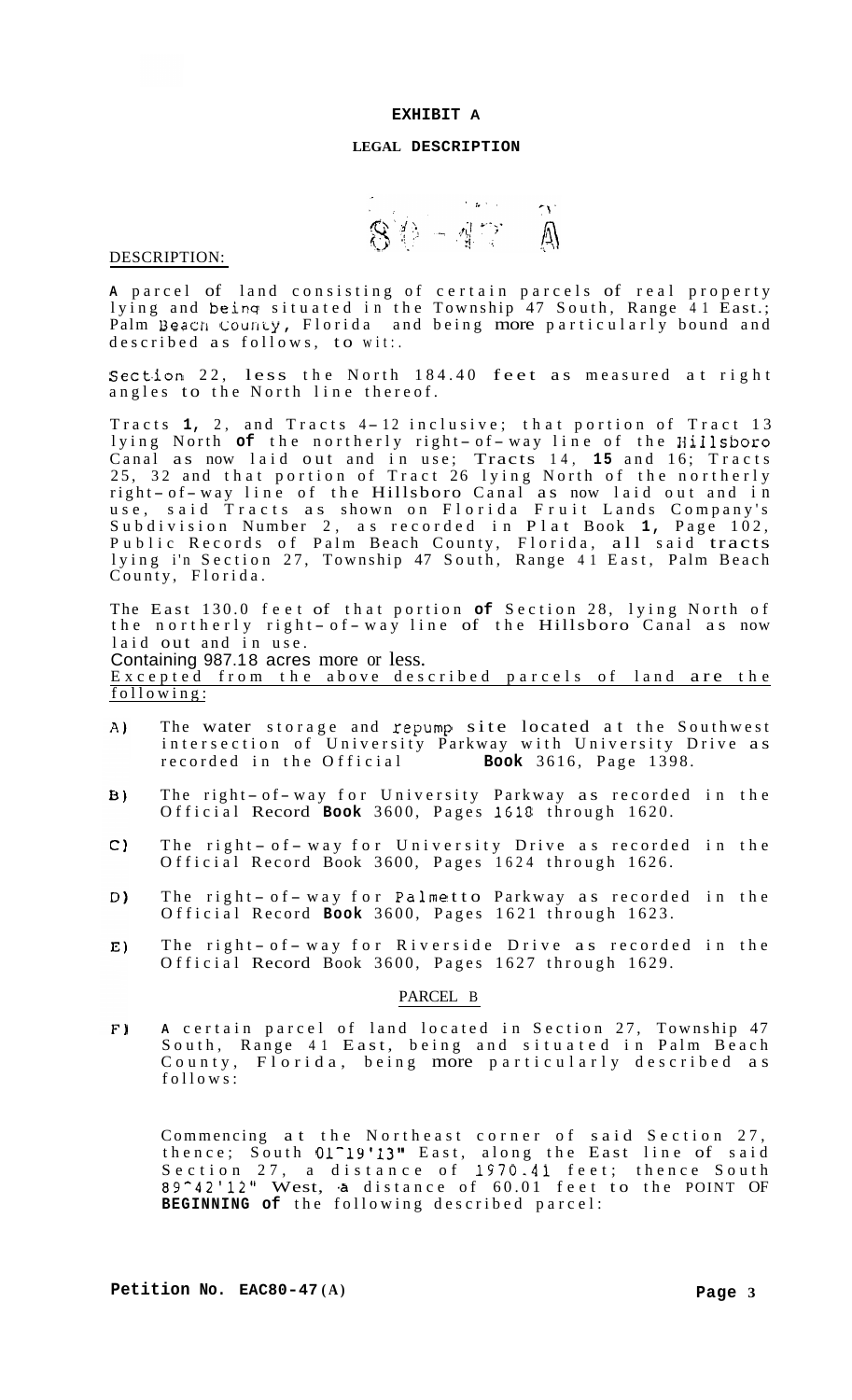## LEGAL DESCRIPTION

- 1. South  $01^{\circ}19'13''$  East, 2006.47 feet; thence
- 2. South 89<sup>-41'05"</sup> West, 724.29 feet; thence
- 3. North 71^58'41" West, 14.00 feet; thence,
- *A.* North 16-53'50'' East, 473.49 feet; thence
	- *5.* North 73^06'10" West, 483.63 feet: thence
	- 6. Northeasterly along the arc **of** a 1096 foot radius curve, concave southeasterly, an arc distance of ;5.12 feet subtending a central angle of 03^55'38"; thence
	- 7. Northwesterly along the arc of a 1214 foot radius curve, concave southwesterly, an arc distance of 1395.72 feet subtending a central angle of 65-52 20"; thence
	- 8. North 39<sup>-45'47</sup> East, 64.93 feet; thence
	- 9. North 89-42'12" East, 1259.34 feet; to the POINT **OF**  BEGINNING.

Containing **49.735** acres, more or less. PARCEL C

**rt** *-c* , -

G) **<sup>A</sup>**certain parcel of tract land located in Sections 22 and 27, Township 47 South, Range 41 East, and being a portion of the property as shown on the plat of the Florida Fruit land Company, Subdivision Number 2, as according **to** Plat **Bock 1,**  Page 102, Public Records **of** Palm Beach County, Florida and being more particularly bounded and described as follow:, wit:

Commencing at the Northeast corner of said Section 27; thence South 43-12'11" West 2537.62 feet to the POINT OF BEGINNING, of said point being an intersection of the South right- of-way line of Seablue Trail and the East right- of-way line of Shorewind Drive; thence with the Southwest right-ofway line of Seablue Trail 1743.35 feet along the arc of a curved line having a radius of 1134.00 feet concave tc the West through a delta angle of 8 8 - 05'00 " with a long c:hord bearing of South 24-33'08" East; thence 49.83 feet along the arc of a curved line having a radius of 1176.00 feet concave to the East through a delta angle of 02<sup>-25'41</sup>" with a long<br>chord bearing of South 18-16'33" West; thence leaving the cnord bearing of South 18–1633 West; thence leaving the<br>West right- of-way line of Seablue Trail North 72~56'19" West 28.00 feet; thence South 89<sup>-</sup>41'17" West 1422.12 feet; thence South 01^16'10" East 46.01 feet to the North line of the Hillsboro Canal; thence North 71<sup>^58'41</sup>" West 31.79 feet; thence leaving the North line of said Canal North 01<sup>-16</sup>'10" West 832.26 feet to a point in the South line of Shorewind<br>Drive; thence 1131.09 along a curved line having a along **a** curved line having a radius **of** 1327.00 feet concave to the North through a cielta angle *of* 48-50'13'' with a long chord bearing **of** North 51-21'44" East to the POINT OF BEGINNING. Containing 42.82 acres.

Petition No. EAC80-47(A)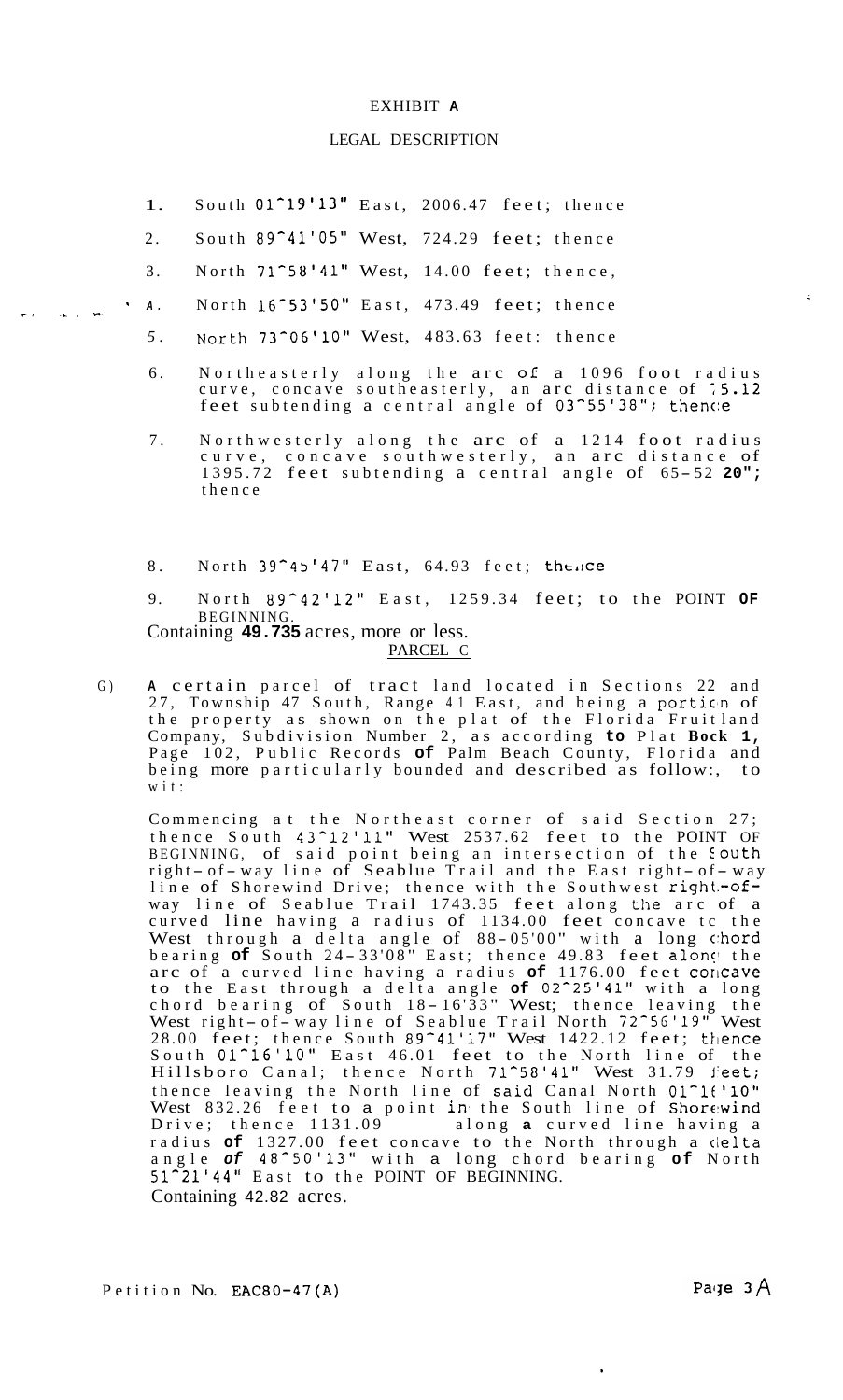## LEGAL **DESCRIPTION**

## LOTS 97 & 98

**li) A** certain parcel of land located in Section 27, Township 47 South, Range 41 East and lying within a tract of land as shown by the plat of the Florida Fruitland Company, shown by the plat of the flottea fluttrand company,<br>Subdivision Number 2, as recorded in Plat **Book 1**, Page 102, Public Records of Palm Beach County, Florida, all linds rublic Records of Palm Beach County, Florida, all lends<br>being and situated in Palm Beach County, Florida, and being more particularly bounded and described as follows, to wit:

Commencing at the Northeast corner of said Section 27; (bearings cited herein are in a meridian assuming North 01^19'.13" West along the East line **of** said Section 27) of 19 13 west along the East line Of said Section 27)<br>thence, South 76-28'43" West 1815.50 feet; thence, 29...61 feet along the arc of a curve line having a radius of 930 feet concave South through **a** delta angle **of** 18^01'37" wii;h a long chord bearing *of* South 88\*28'58" East; thence, South **10^31'51"** West 60.0 feet to the POINT OF BEGINNING: TH1;NCE South 10<sup>-</sup>31'51" West 100.0 feet; thence 57.01 feet along the arc of a curved line having a radius of 770 feet concave South through a delta angle of 04<sup>-</sup>14'32" with a long chord bearing of North 81<sup>-35'26</sup>" West; thence, 57.01 feet a.ong the arc of a curve line having a radius of 770 feet concave , South through a delta angle **of** 04-14'32'' with a long cllord bearing *of* North 85-49'59" West; thence North 02-02'46" 1;ast **100** feet; thence, 64.42 feet along the arc of a curve .ine having a radius of 870 feet concave South through a delta angle *of* 04-14'32'' with a long chord bearing *of* Sc'uth US-49'59" East; thence 64.42 feet along the arc of a cu.:ved line, concave to the South with a radius of 870 feet through .a delta angle of 04<sup>-14'32</sup>" with a long chord bearing of South. 81<sup>-25'26</sup>" West to the POINT OF BEGINNING. Containing 0.28 acres.

TOGETHER **WITH:** 

 $\sim$ 

 $\sim 10$ 

PARCEL "B" (Original Legal Description)

**<sup>A</sup>**certain parcel of land located in Section 27, Township 47 South, Range 41 East, being and situated in Palm Be3ch County, Florida, being more particularly described as follows:

Commencing at the Northeast corner of said Section '27, thence; South 01-19'13" East, along the East line *of* said Section 27, a distance of 1970.41 feet; thence South 89-42'12" West, a distance of 60.01 feet to the POINT **OF**  BEGINNING of the following described parcel:

- 1. South 01<sup>-19'13</sup>" East, 2006.47 feet; thence
- 2. South 89-41'05" West, 724.29 feet; thence
- **3.** North 71-50'41" West, 14.00 feet; thence
- 4. North 16^53'50" East, 473.49 feet; thence
- 5. North 73^06'10" West, 4U3.63 feet; thence
- 6. Northeasterly along the arc of a 1036 foot racius curve, concave southeasterly, an arc distance *of* 75.12 feet subtending a central angle of 03<sup>-55'38</sup>"; thenc?

Petition No. EAC80-47(A)

 $\cdot$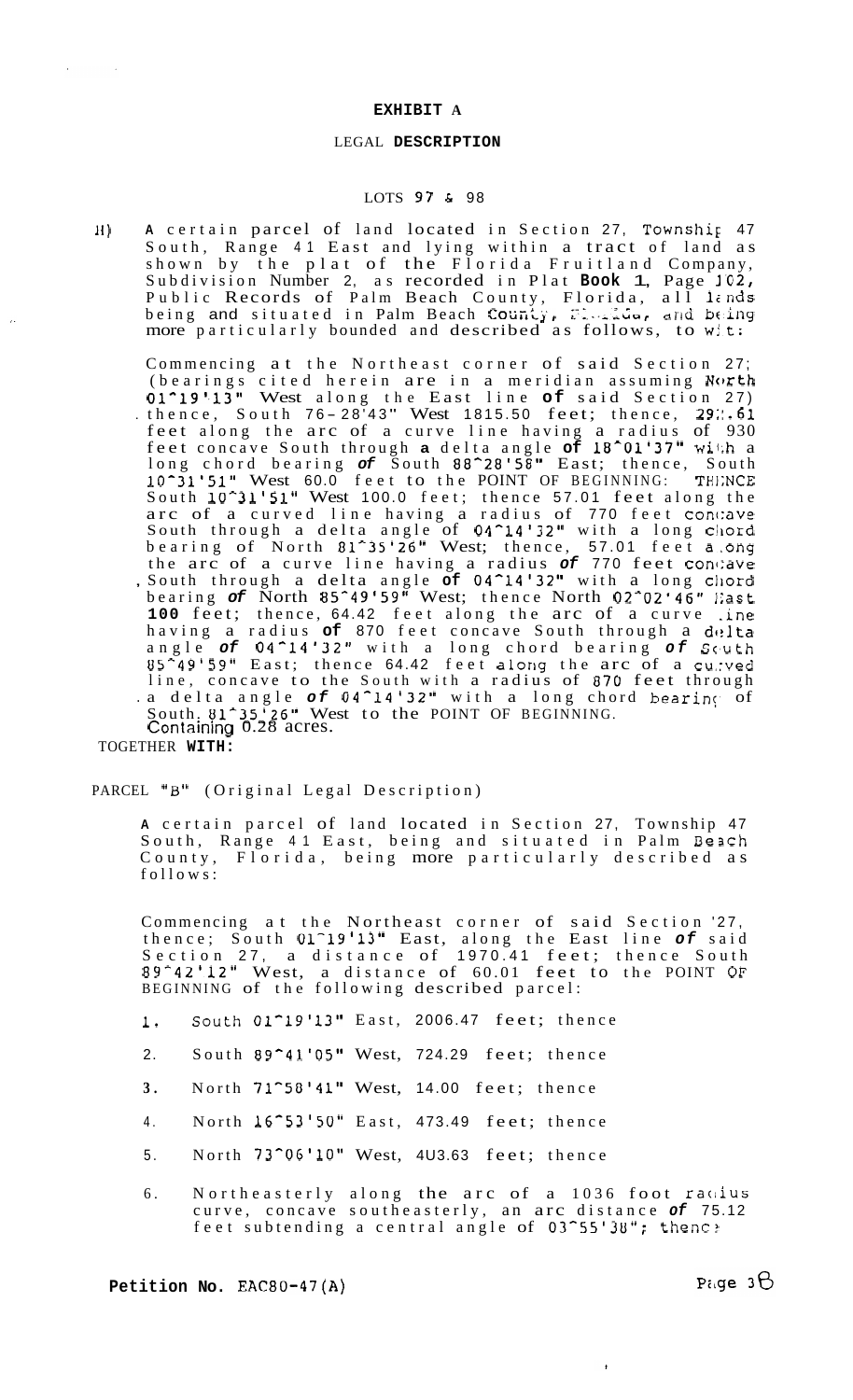## **LEGAL DESCRIPTION**

- 7. Northwesterly along the arc *of* **a** 1214 foot rad:.us curve, conc'ave southwesterly, an arc distance of 1395.72 feet subtending a central angle of 65<sup>-52'21";</sup> thence
- 8. North 39<sup>-45'47"</sup> East, 64.93 feet; thence

9. North 89<sup>-12'12"</sup> East, 1259.34 feet, to the POINT OF<br>BEGINNING, Containing 49.735 acres, more or less.<br>AND PARCEL "C" (Original Legal Description) 9.

(Original Legal Description)

**<sup>A</sup>**certain parcel **of** tract land located in Sections 22 and 27, Township **47** South, Range **41** East, and being a portior of the property as shown on the plat of the Florida Fruitland Company, Subdivision Number 2, as according to Plat Book 1, Page 102, Public Records *of* Palm Beach County, Florida and being more particularly bounded and described as follows, to wit:

Commencing at the Northeast corner of'said Section 27; thence South 43^12'11" West 2537.62 feet to the POINT OF BEGINNING, of said point being an intersection of the South<br>right-of-way line of Seablue Trail and the East right-of-way right-of-way line of Seablue Irail and the East right-of-way<br>line of Shorewind Drive; thence with the Southwest right-ofway line of Seablue Trail 1743.35 feet along the arc of a curved line having a radius of 1134 **.OO** feet concave to the West through a delta angle of 88<sup>o</sup>05'00" with a long ciord bearing *of* South 24-33'08'' East; thence 49.83 feet along the arc of a curved line having a radius **of** 1176.00 feet conzave to the East through a delta angle **of** 02-25'41" with a long chord bearing *of* South 18-16'33'' West; thence leaving the West right- of - way line of Seablue Trail North 72<sup>-56'19"</sup> dest 28.00 feet; thence South 09^41'17" West 1422.12 feet; thence South 01<sup>-16'10</sup>" East 46.01 feet to the North line of the Hillsboro Canal; thence North 71^58'41" West 31.79 feet; ,thence leaving the North line of said Canal North **01^16'10"**  West 832.26 feet to a point in the South line of Shorewind . Drive; thence 1131.09 feet along a curved line having a radius *of* 1327.00 feet concave to the North through a delta angle of **4Un5U'13"** with a long chord bearing of N3rth 51-21'44" East to the POINT **OF** DEGINNING. Containing 42.82 acres.

AND LOTS 97  $\&$  98 = (Original Legal Description)

**<sup>A</sup>**certain parcel of land located in Section 27, Township 47 South, Rsnge 41 East and lying within a tract of land as shown by the plat of the Florida Fruitland Company, Subdivision Number 2, **as** recorded in Plat **Book 1,** Page 102, Public Records **of** Palm Beach County, Florida, all lands being and situated in Palm Beach County, Florida, and being more particularly bounded and described as follows, to wit: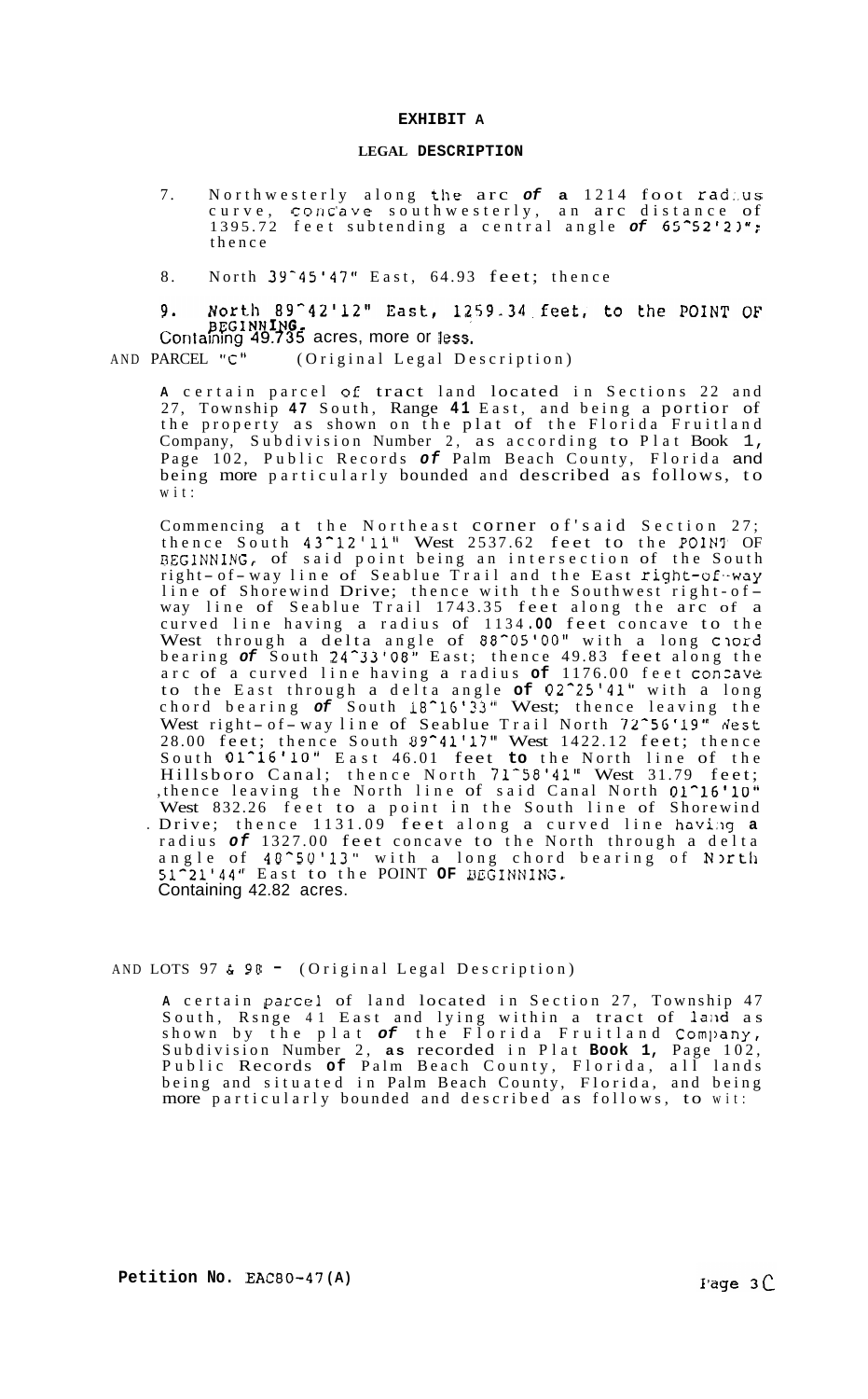## **LEGAL DESCRIPTION**

Commencing at the Northeast corner **of** said Section 27; (bearings sited herein are in a meridian assuming tlorth 01-19'13" West along the East line **of** said Section 27) thence, South 76-28'43" West **1815.50** feet; thence, **2!12.61**  feet along the arc of a curve line having a radius **of** 930 feet concave South through a delta angle of 18^01'37" w.th a long chord bearing of South 88^28'58" East; thence, Gouth 10^31'51" **West b0.u** feet to the POINT OF BEGINNING: TIIENCE South 10<sup>-</sup>31'51" West 100.0 feet; thence 57.01 fee::. along the arc of a curved line having a radius of 770 feet concave South through a delta angle of 0 4 - 14'32 " with a long 1:hord bearing of North 81<sup>-25'</sup>26" West; thence, 57.01 feet along the arc of a curye line having a radius **of** 770 feet colcave South through a delta angle of 04<sup>-</sup>14'32" with a long :hord bearing *of* North 85-49'59'' **West;** thence, North 02^02'46'' East 100 feet; thence 64.42 feet along the arc of a zurve line having a radius **of** 870 feet concave South through a delta angle **of** 04-14'32" with a long chord bearing **of** South 85<sup>-49'59"</sup> East; thence 64.42 feet along the arc of a curved line, concave to the South with a radius *of* 870 feet through a delta angle of 04<sup>^</sup>14'32" with a long chord bearing of South 81-35'26" West to the *POINT* OF **BEGINNING.**  Containing 0.28 acres.

LESS AND EXCEPTING THE FOLLOWING PROPERTY:

PARCEL "B"

A certain parcel of land located in Section 27, Township 47 South, Range **41** East, and being situated in Palm Beach County, Florida, and being more particulary bounded and described as follows, to *wit:* 

Commencing at the Northeast corner *of* said Sectioa 27, (bearings cited herein are in the meridian assuming North 01 degrees 19' 13" West along the East line of said Section 27) thence South **01** degrees **19'** 13" East along the East ljne of said Section 27 a distance of 1,978.41 feet; thence South 89 degrees 42' 12". West a distance 60.01 feet to the Point of Beginning; thence South **01** degrees 19' **13"** East 1,!193.38 feet; thence South 89 degrees 41' 05" West 737.35 feet; thence North 00 degrees **18'** 55" West 487.00 feet; '.hence North 73 degrees 06<sup>.</sup> 10" West 336.95 feet to a point :.n the East right- of - way line of Sea Blue Trail (a proposed roadway); thence 75.12 feet along the arc *of* a curved line having a radius *of* 1096.00 feet, concave to the East, :hru a delta angle of 03 degrees 55' 38" with a long chord bearing of North 17 degrees 31' 33" East; thence 1,399.86 feet along the arc of a curved line having a radius of 1214.00 feet, concave to the West, thru a delta angle of 66 degrees 04', 04', with a long chord bearing of North 13 degrees 3.'' 40" West; thence North 43 degrees 25' 14" East 64.79 feet; ' thence North 89 degrees 42' 12" East 1,259.34 feet to the Point of Beginning.

Containing **43.7** 15 acres.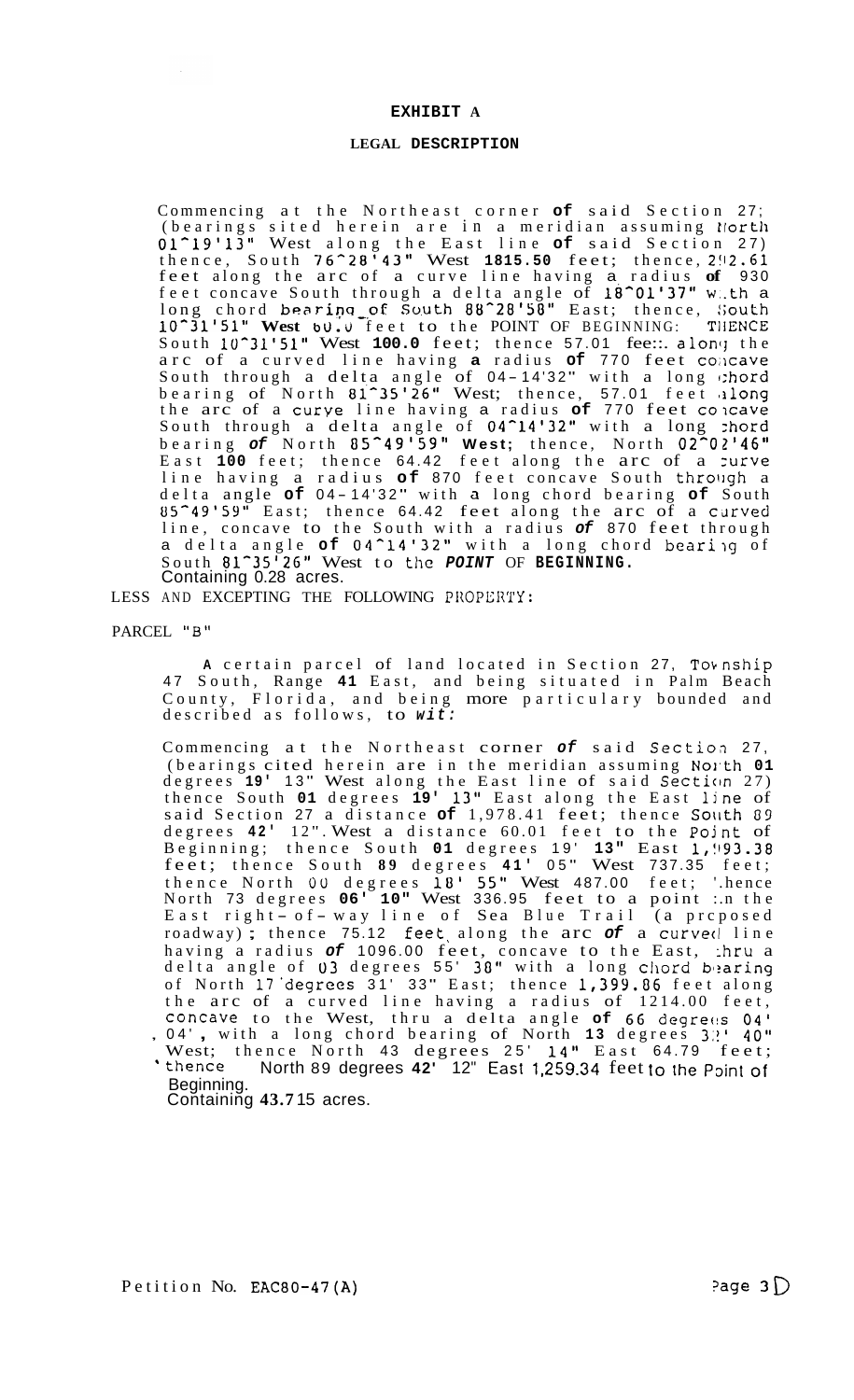#### **LEGAL DESCRIPTION**

# <span id="page-7-0"></span>PARCEL "C"

A certain parcel or tract of land located in Section 27, ' Township 47 South, Range 41 East, and being a portion of the property as shown on the Plat of the Florida Fruit Lands Company's, Subdivision Number 2, according to the Plat 300k **1,** page 102, Public Records **of** Palm Beach County, Florida and being more particularly bounded and describec as follows, to wit:

Commencing at the Northeast corner **of** said Section 27; (bearings cited herein are in the meridian assuming Nortn 01 degrees 19' 13" West along the East line of said Section 27); thence South 43 degrees 11' 13" West 2546.00 fee: to the Point of Beginning, said point being an intersection of the South right-of-way line of Sea Blue Trail and the East the South right-of-way line or Sea Blue Irall and the East<br>right-of-way line of Shorewind Drive; thence with the right- of-way line of Shorewind Dilve, thence with the<br>Southwest right- of-way line of Sea Blue Trail 1747.18 feet along the arc of a curved line, having a radius **of** 1134.00 feet, concave to the West, through a delta angle oi **88**  degrees 16' **3 7 "** with a long chord bearing *of* Soutll 24 degrees **38' 59''** East; thence 42.39 feet along the arc **Df** a curved line, having a radius of 1176.00 feet, concave tc the East, through a delta angle **of** 02 degrees 03' 54", with a long chord bearing of South 18 degrees 27' 23" West; thence<br>leaving the West right- of-way line of Sea Blue Trail, North 72 degrees 34' 32" West 30.56 feet; thence South 89 deGrees 41' 17" West 1422.12 feet; thence South 01 degrees 16<sup>7</sup> 10" East **46.01** feet to the North line of the Hillsboro Ccnal; thence North 71 degrees 58' 41" Nest 31.79 feet; trence leaving the North line of said Canal, North 01 degrees **16' 10''** West 832.24 feet to a point in the South lin? of Shorewind Drive; thence 1123.65 feet along a curved line having a radius of 1327.00 feet, concave **to** the North, through a delta angle **OE** 48 degrees **30'** 57", with a long chord bearing of North 51 degrees 31' 26'' East; to the I'oint of Beginning. Containing **39.43** acres.

## PARCELS 97 & 98 -

A certain **parcel** of land **located** in Section 27, Township 47 South, Range 41 East and lying within a tract of land as shown by the Plat of the Florida Fruit Lands Company's Subdivision Number 2, as recorded in Plat **Book 1,** page 102, Public Records of Palm Beach County, Florida, all .ands being situated in Palm Beach County, Florida, and being more particularly bounded and described as follows, to wit: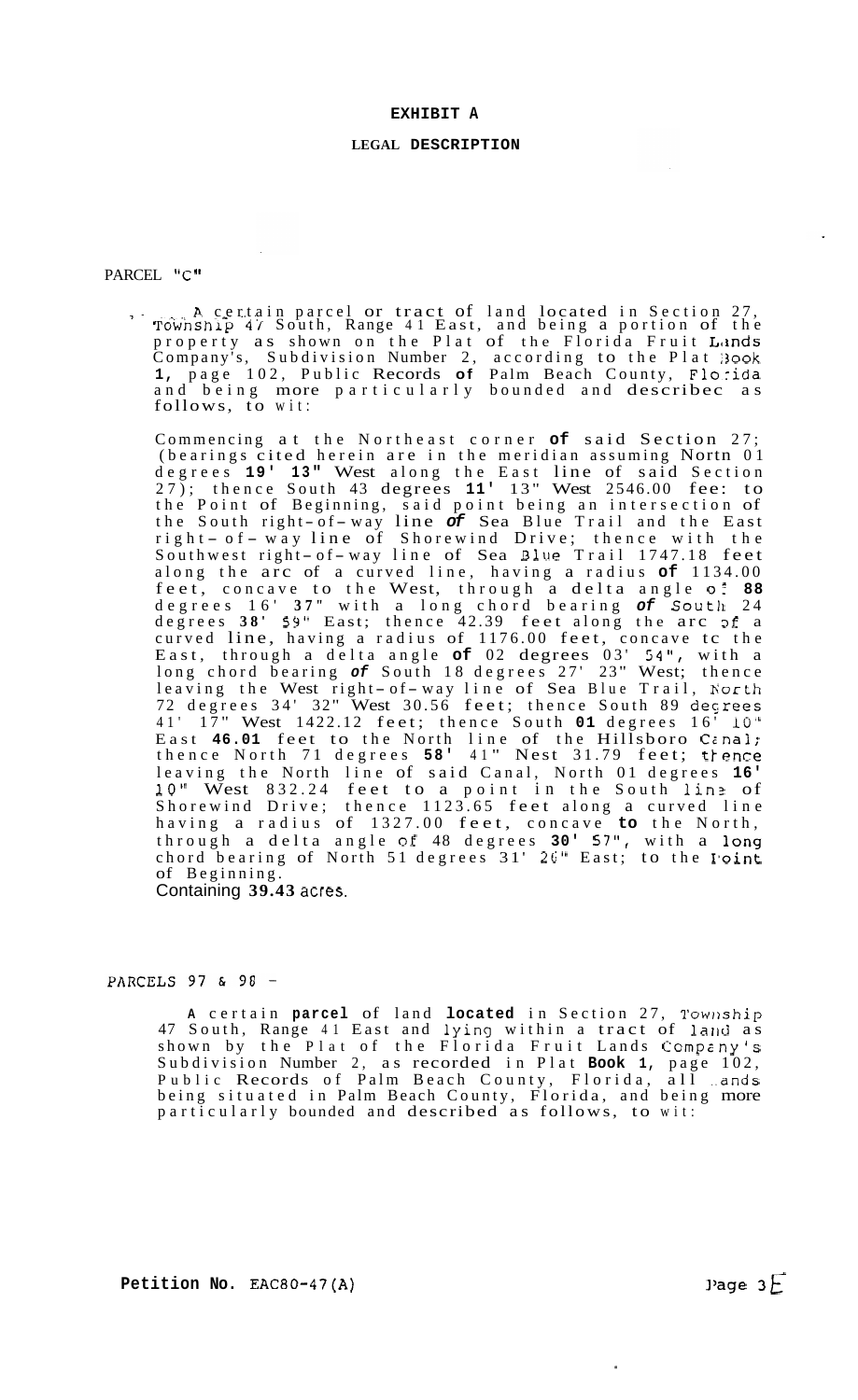#### LEGAL **DESCRIPTION**

Commencing at the Northeast corner of said Section 27; Commencing at the Northeast corner of said Section 27;<br>(bearing sited herein are in the meridian assuming North 1 degrees 19' 13" West along the East line of said Section 27); thence South **76** degrees 31' 49" West 1,786.34 feet; thence 249.02 feet along the arc **of** a curved line having a radius of 930 feet concave South through a delta angle of IS degrees 20' 31" with a long chord bearing of South E5<br>degrees 30' 34" East; thence South 12 degrees 09' 41' We t<br>10.9 feet to the Point of Beginning; thence South 12 degrees<br>09' 41" West 100.00 feet; thence 57.01 feet alon a curved line having a radius of 770 feet concave South through a delta angle of 4 degrees 14' 32" with a long chord 'bearing North 79 degrees 57' 35" West; thence, 57.01 feet along the arc of a curved line having a radius of 770 **feet** concave South through a delta angle of **4** degrees 14 ' **3;:"**  with a long chord bcarinq of North **84** degrees 12' 08" West.; thence North 03 degrees 40' 36" East **100** feet; thence **64.42**  feet along the arc **oE** a curved line having a radius of **8;O**  feet concave South through a delta angle *of* 04 degrees **11** ' 32'' with **a** long chord bearing of South **04** degrees 12' 01;" East; thence  $64.42$  feet along the arc of a curved line, concave to the South with a radius of 870 feet through a delta angle of 04 degrees 14'32" with a long chord beari **19**  Containing 0.28 acres. . of South 79 degrees 57' 35" East to the Point of Beginning.

LESS: Lots 1 through 136, inclusive, BOCA WINDS-PARCEL "A", according to the Plat thereof on file in the Office of the Clerk of the Circuit Court in and for Palm Beach County, Florida, recorded in Plat **Book** 56, pages **84** through 86, inclusive.

LESS: Lots **1** through 45, inclusive, BOCA WINDS-PARCEL "N", according to the Plat thereof on file in the Office of the Clerk of the Circuit Court in and for Palm Beach County, Florida, recorded in Plat Book 55, pages **6** through 8, inclusive.

LESS: Lots 1 through 124, inclusive, BOCA WINDS-PARCEL "F", according to the Plat thereof on file in the Office of the Clerk of the Circuit Court in and for Palm Beach County, Florida, recorded in Plat **Book 58**, pages 165 through 168, inclusive.

LESS: All of the Plat of BOCA WINDS-PARCEL "D-1", according to the Plat thereof on file in the Office of the Clerk of the Circuit Court in and for Palm Beach County, Florida, recorded in Plat **Book** GO, pages 60 through 64, inclusive.

, .\_

 $\mathbf{v}$  .

.> **i** -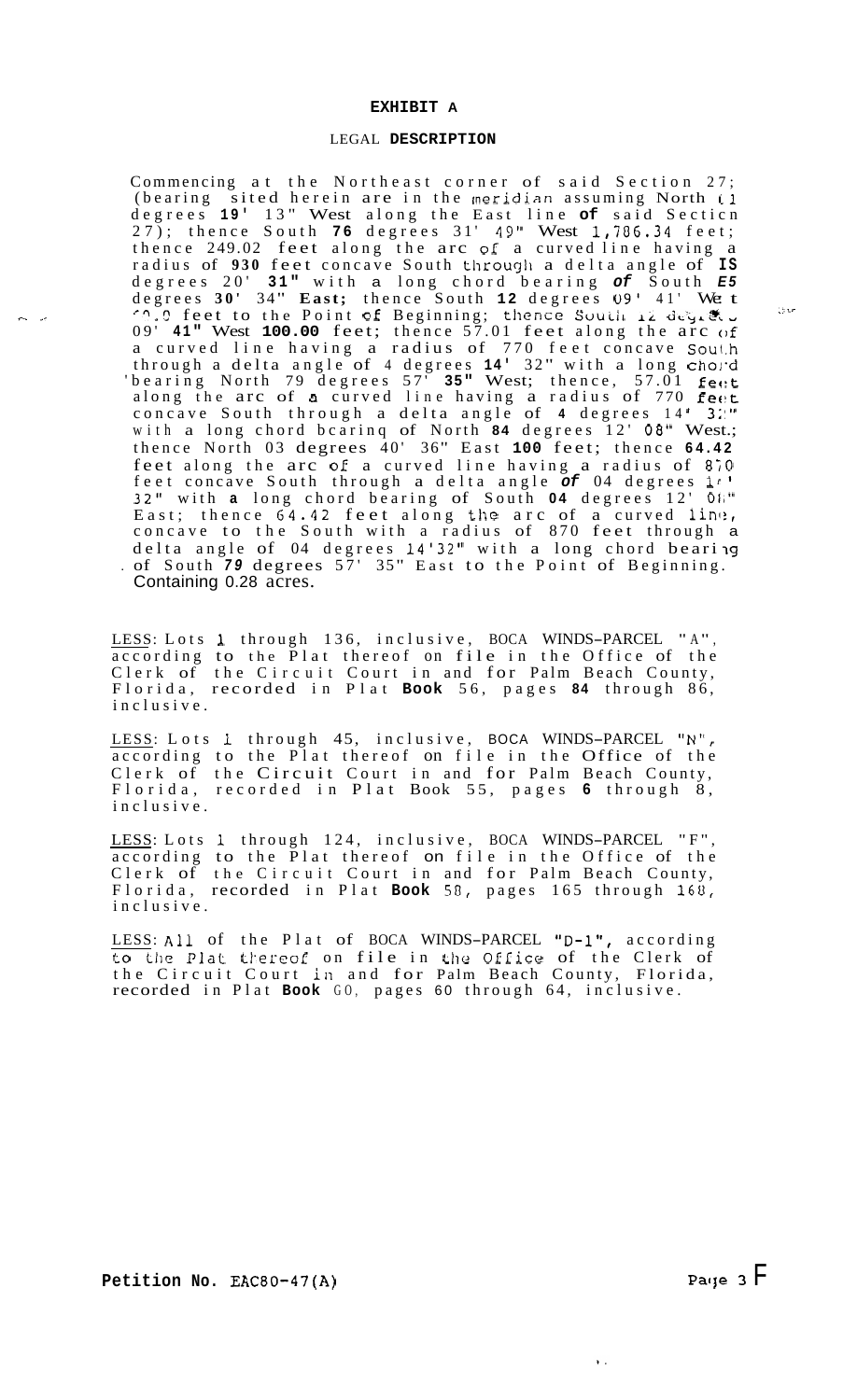# **VICINITY SKETCH**



**Fage 4** 

 $\ddot{\phantom{0}}$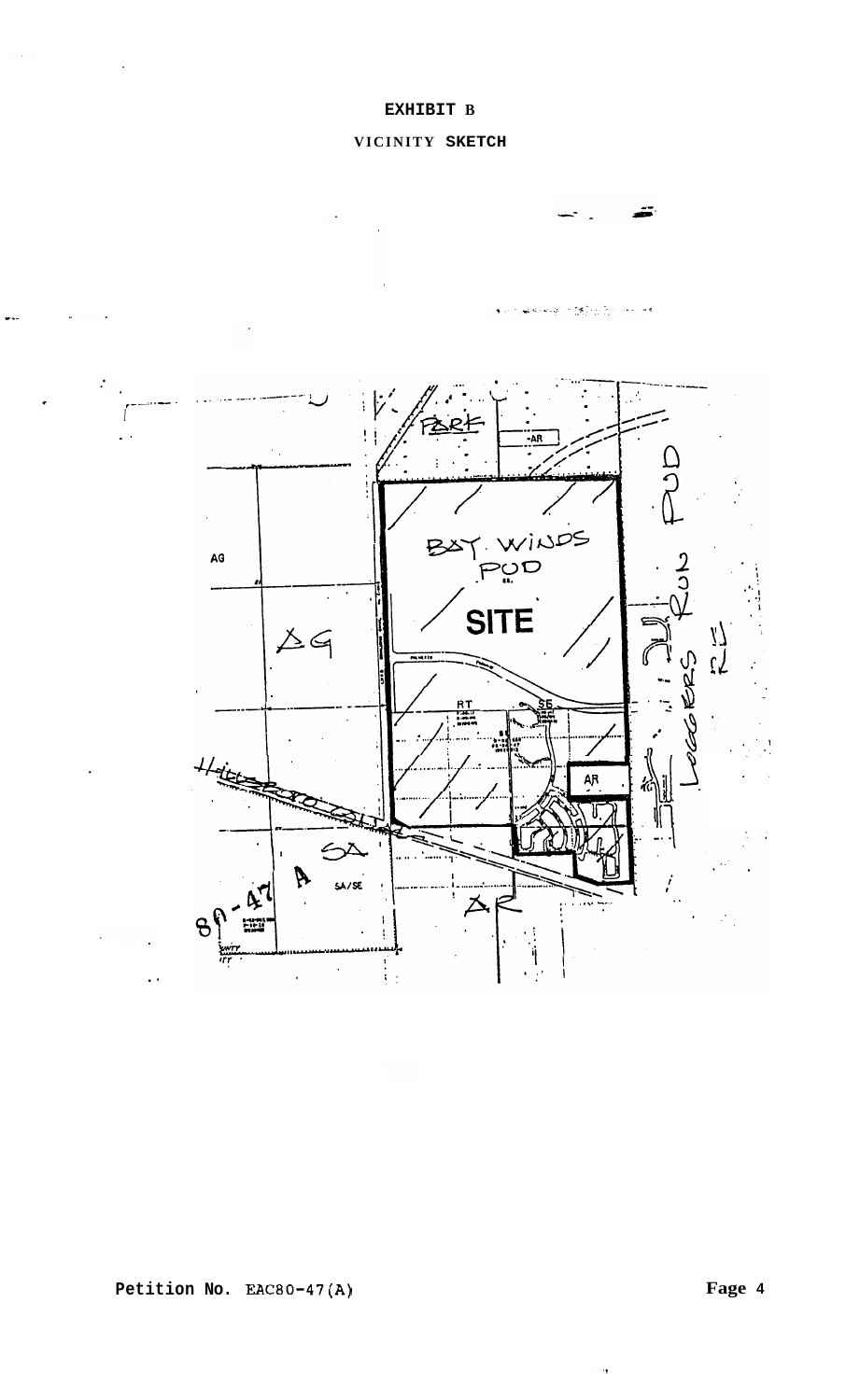#### **EXHIBIT C**

#### CONDITIONS **OF** APPROVAL

#### **A. GENERAL**

- **1. a. The property owner shall convey from the prope::ty subject of this petition adequate right-of-way :!or all Thoroughfare Plan roadways adjacent to or**  through the property which is the subject of this petition in accordance with the adop;ed **Thoroughfare Right if Way Protection Map, including expanded** *SLY-* \*. . . ,- ,L . **a-li** - **ai;** - **gr(1de Thoroughfare Plan roadway intersections, plus s.Lfe corners.** 
	- **b. All right-of-way conveyances shall occur prior to the recording of the next plat and in no case later than July I, 1992.**
	- **C. Developer shall provide Palm Beach County with sufficient documentation to ensure that the**  property is free of all **encroachments.**

(Previously Condition No. **1 of** Resolution No. R-92-6B9)

- 2. Prior to July 1, 1992 the property owner shall convey or **verify conveyance to Palm Beach County Roadway Production Division by road right-of-way warranty deed for Riverside Drive 60 feet along the projects east property line free of all encumbrances and encroachments. Developer shall provide Palm Beach County with sufficient documentation acceptable to the Right of Way Acquisition Section to ensure that the property is free of all encumbrances and encroachments. Right-of-way conveyances shall also include "Safe Sight Corners" where appropriate at intersections as determined by the County Engine er.**  (Previously Condition **No.** 2 **of** Resolution **No.** R-92-€89)
- **3.**  The property owner shall construct at the intersection of **Glades Road/University Drive and Riverside Drive:** 
	- **a. left turn lane, south approach**
	- **b. right turn lane, west approach**

(Previously Condition No. **3 of** Resolution **No.** R-92-(;89)

- **4.**  The property owner shall construct at the intersectio 1 of **Glades Road/University Drive and Palmetto Park Road** 
	- **a. left turn lane, north approach**
	- **b. right turn lane, south approach**
	- **c. right turn lane, east approach**
	- **d. left turn lane, east approach**

(Previously Condition No. **4 of** Resolution **No.** R-92-389)

- **5. Petitioner shall construct at the intersection of Palmetto Park Road and Riverside Drive:** 
	- **a. right and left turn lanes, north approach b. left turn lane, west approach**

(Previously Condition No. **5 of** Resolution No. R-92-689)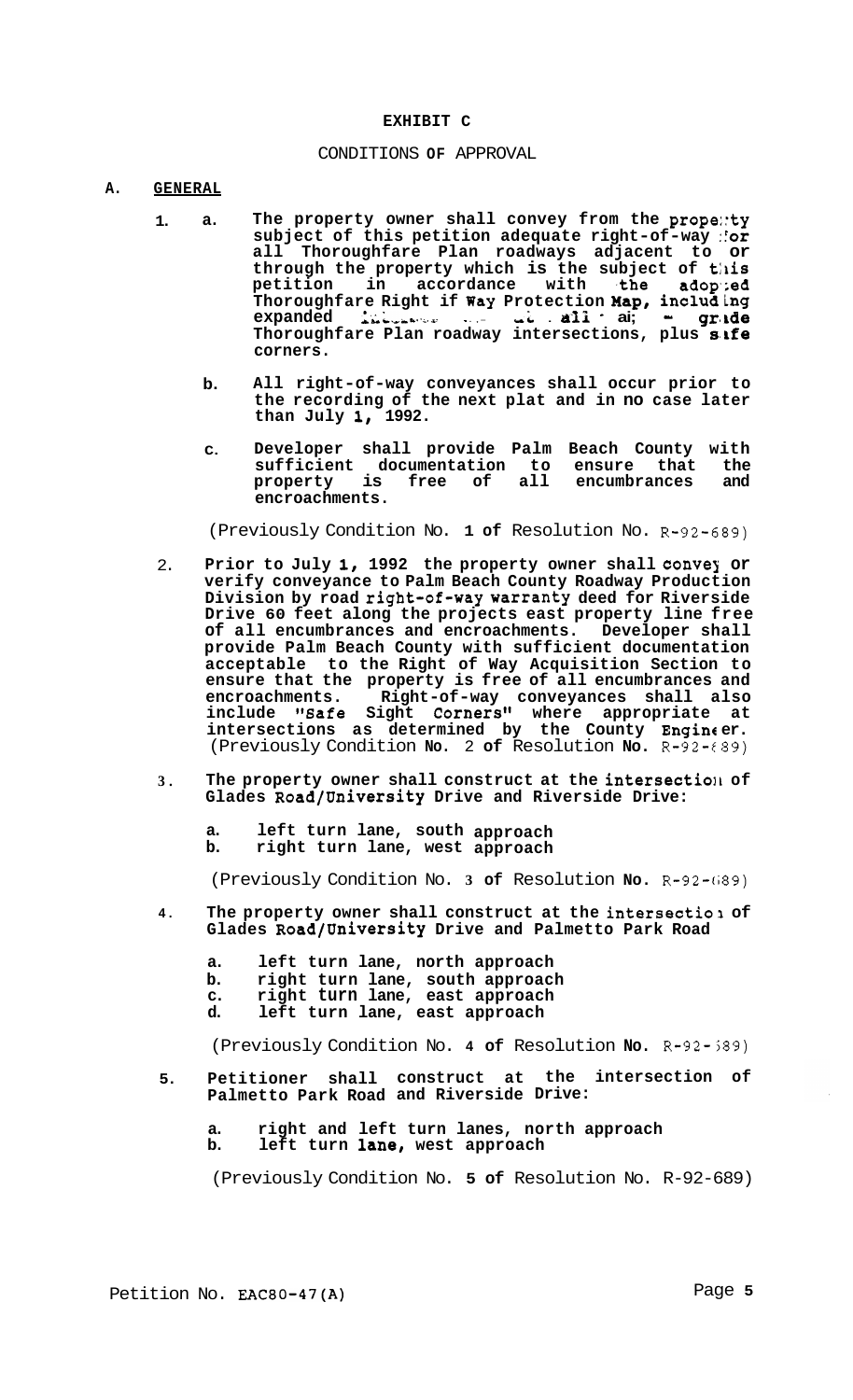- 6. **Petitisner shall construct at the intersection of Glailes Road/University Drive and the main loop road:** 
	- **a. left turn lane, south approach**

 $\ddot{\phantom{a}}$ 

- **b. right turn lane, south approach**
- **c. left turn lane, east approach**

(Previously Condition **No.** 6 **of** Resolution **No.** R-92-639)

*7.* **Petitioner shall construct at the intersection of Palmetto Park Road and westerly loop road:** 

*Ea* , - .. **P.:\*.,-** .-. **.e.** - .: *7* &:--. **2-+4xdz%1 lanes** ,- **north approach b. right and left turn lanes, south approach c. right and left turn lanes, east approach** 

(Previously Condition **No.** *7* **of** Resolution R-92-689)

8. **Petitioner shall construct at the intersection of Palmetto Park Road and the easterly loop road:** 

**a. right and left turn lanes, north approach b. right and left turn lanes, south approach c. right and left turn lanes, east approach d. right and left turn lanes, west approach** 

(Previously Condition **No.** *8* **of** Resolution R-92-689)

- 9. Condition **No.** 9 **of** Resolution R-92-689, which currently states :
	- **a. Petitioner shall fund the County's preparation of construction plans for Palmetto Park Road as a four lane median divided section, plus the appropriate turn lanes as determined by the County Engineer, from its present paved terminus to the western boundary** (Future University Drive). The **current Thoroughfare Plan typical section shall be**  used, except equivalent acceptable shellrock may be **substituted as base material, in lieu of limercck.** 
		- **1) Said funding shall be provided prior to the filing of a plat for Parcel %B\*, however, in no case later than July 1, 1992.**
		- **2) Surety in the form and amount acceptable to the County Engineer shall be posted for the plan preparation prior to January I, 1992 or concurrent with the filing of the plat for**  Parcel "G" whichever shall first occur.
	- **b.** Petitioner shall fund the County's construction of **the above stated section of Palmetto Park Road, and**  associated turn lanes. Petitioner may provide shellrock from the development site for use as lase **material, if such shellrock is of a quality wh:.ch is -satisfactory, as determined by the Count!' Engineer** .
		- **1)** Said funding shall be provided concurrently with the filing of the plat for Parcel *IIG***<sup>11</sup> however no case later than July I, 1993.**
		- **2) Surety in the form and amount acceptable to**  the County Engineer shall be posted for "his **construction prior to July I, 1992 or concurrent with the filing** *of* **the plat for**  Parcel "G" whichever shall first occur.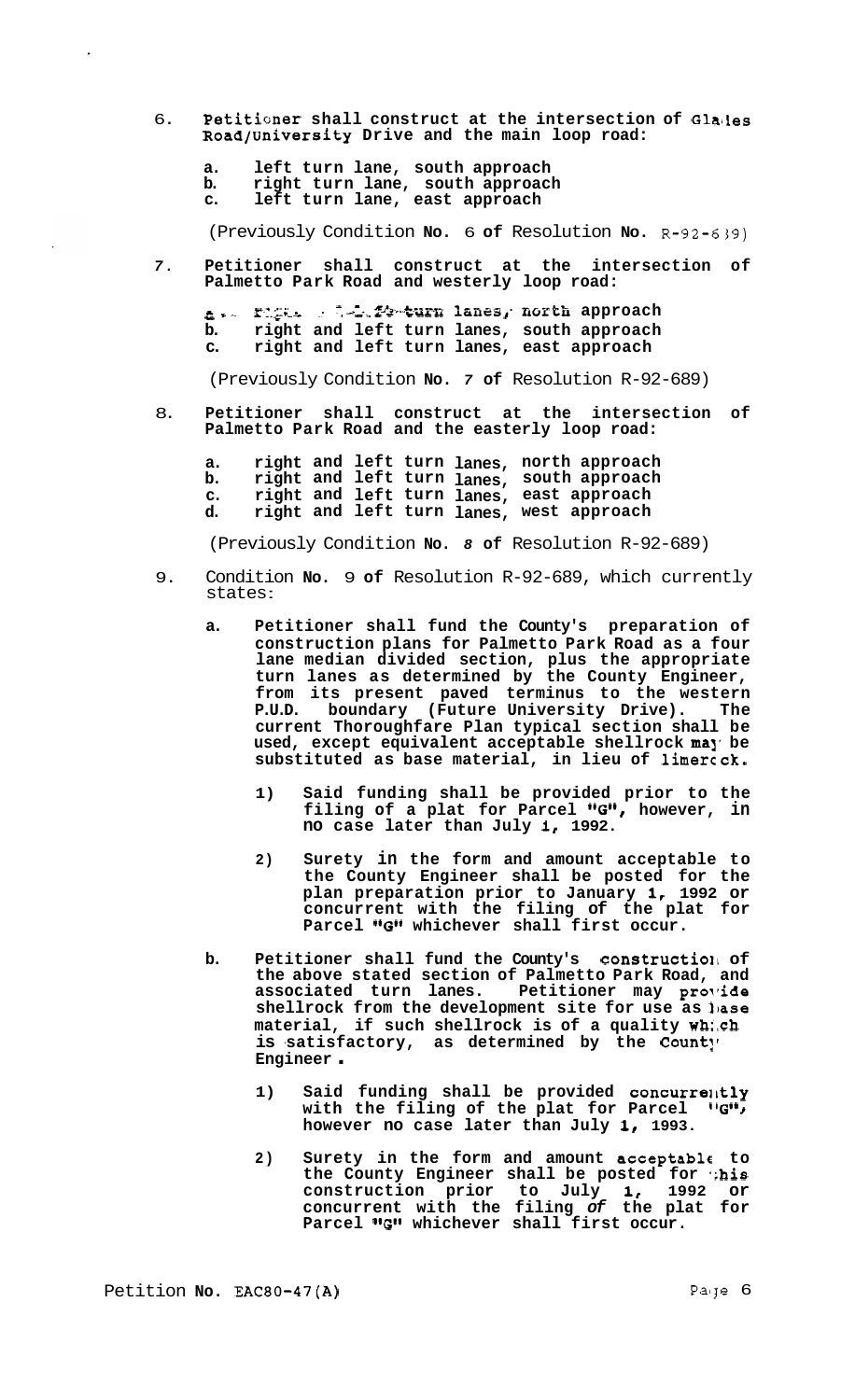- **C. It is the intent that the above construction b3 accomplished by the County using developer funding concurrently with the development of the plat for**  Parcel "G".
	- 1) Parcel "G" plat shall be recorded no later **than July 1, 1993.**
	- 2) Parcel "E" Plat shall be recorded no later **than July 1, 1994.**

It is the intent that **the** platting dates for<br>
<sub>add</sub>reis "G" and "E" may be exchanged, however, ali time frames stated above for Parcel "G" shall be applied to Parcel "E" if it is platted first.

- Parcel "J" will be permitted to be recorded in as d. **many as three (3) phases, subject to prcper platting and Site Plan Review.**
- The first phase platted in Parcel "J" shall require е. **the property owner to fund the County's preparalion of construction plans for Glades Road as a two lane section, plus the appropriate turn lanes as determined by the County Engineer, from its prefient paved terminus in Logger's Run, P.U.D. to a point 200' west of the entrance to Parcel "J", as sllown** on the approved Master Plan. The curlent **Thoroughfare Plan typical section shall be used for the preparation of these plans.** 
	- **1) Said funding shall be provided one year p;:ior to the filing of the first plat for Pa::cel "J", and in no case later than July 1, 1993. Acceptable surety in the form and amount s:la11 be posted with the Office of the Corinty Engineer** .
	- **2) The Surety for the construction plans shall be posted prior to January 1, 1993 or concur.?ent**  with the filing of the plat for Parcel "J" **whichever shall first occur.**
- **f.**  The first phase platted in parcel "J" shall require<br>the property owner to fund the County's owner to fund the County's **construction of the above stated section of Glides Road, and associated turn lanes.** 
	- **1) Said funding shall be provided concurrently with the filing of the first plat for Parcel**  "J", and in no case later than July I, 1994. **Acceptable surety in the form and amount shall be posted with the Office of the County Engineer.**
	- **2) The Surety for the construction shall be posted prior to July 1, 1993 or concurrent**  with the filing of the plat for Parcel "J" **whichever shall first occur.**

**It is the intent that the above construction be**  accomplished by the County using developer furding **concurrently with the development of the first plat for**  Parcel "J".

 $\mathcal{A}_{\mathcal{A}}$  , where  $\{p_{\mathcal{A}}\}_{\mathcal{A}}$  ,  $\mathcal{A}_{\mathcal{A}}^{(k)}$  ,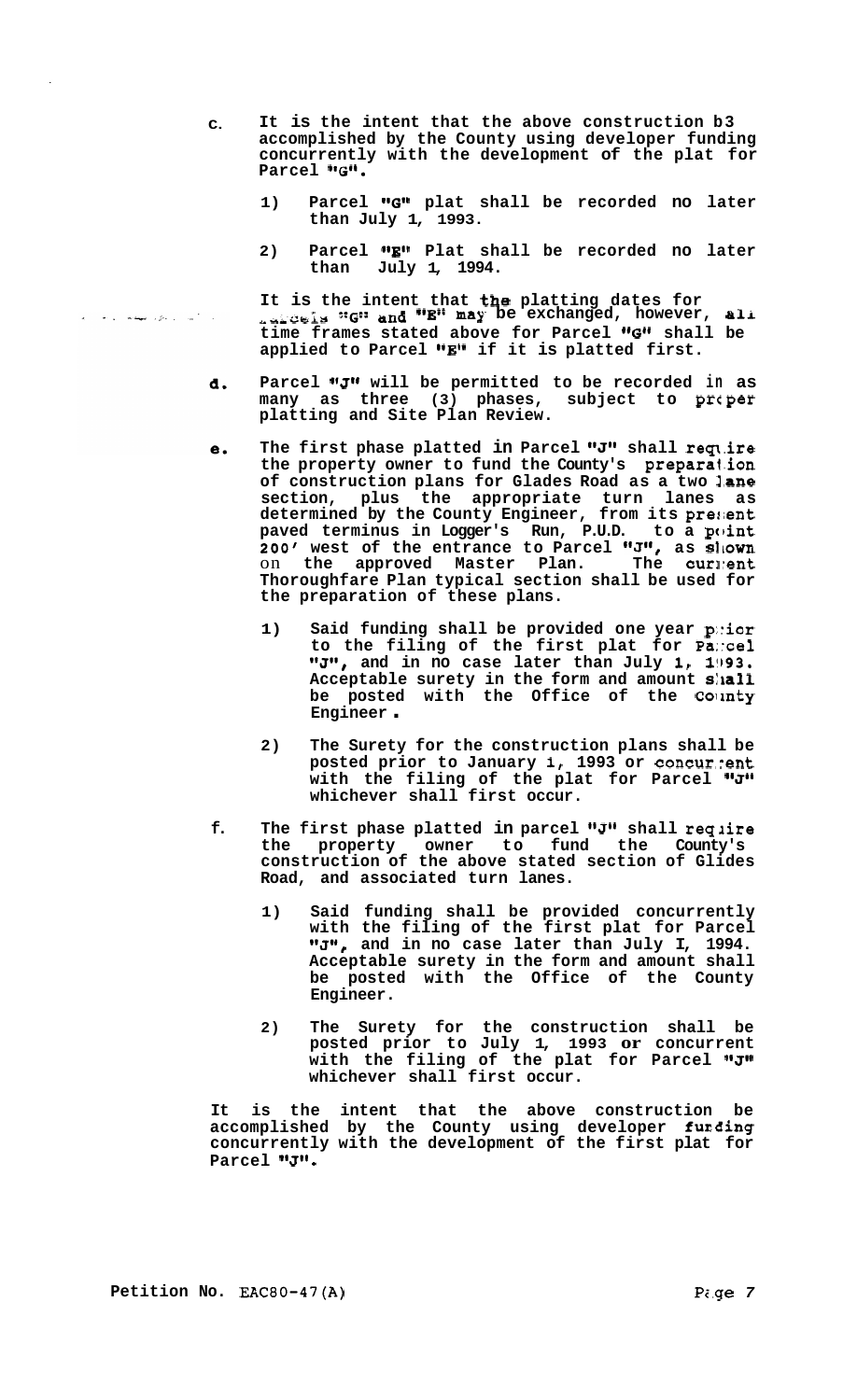. The second phase platted in Parcel "J" shall **require the property owner to fund the County's preparation of construction plans for University Drive (Glades Road Extension) as a two lane section, including appropriate turn lanes as determined by the County Engineer, from a paint**  *200'* **west of the entrance to Parcel IIJ1\* through the intersection of Palmetto Park Road. The current Thoroughfare Plan typical section shall be used for the preparation of these plans.** 

- 1) Said funding shall be provided one year prior to the Tiling of a second plat for *rarcel*.  $\mathbf{J}^*$ , **and in no case later than July 1, 1994. Acceptable surety in the form and amount skall be posted with the Off ice of the Cotnty Engineer** .
- **2) Surety for these construction plans shall be posted prior to January 1, 1994 or concurxent**  with the filing of the second plat for PaIcel **1**
- **h.** The second phase platted in parcel **"J" slall require the property owner to fund the County's construction of the above stated section of University, and associated turn lanes.** 
	- **1) Said funding shall be provided concurre1,tly with the filing of the second plat for Pal'cel "J"**, sand in no case later than July 1, 19!15.
	- **2) Acceptable Surety in the form and amount slia11**  be posted with the Office of County **Engin**er. **Surety for this construction shall be posited prior to July I, 1995 or concurrent with the filing of the second plat for Parcel ImJ1I whichever shall first occur.**
- **i. It is the intent that the above construction be accomplished by the County using developer funcling concurrently with the development of the sec:ond**  plat **for** Parcel "J".
- **j.** Should the first plat in Parcel "J" represent 50% **or more of its total units, then the developer shall comply with all conditions set forth albove**  for Parcel "J", except that the time frames for **plan and roadway construction funding for the f:Lrst**  plat in Parcel **"J"** shall apply.
- k. The final phase platted in Parcel "J" shall require **the following:** 
	- **1) Prior to July 1, 1996, or prior to the filing of the last plat, whichever shall first oc~:ur, the petitioner shall submit to Palm B'sach County approved and permitted construc :ion plans for Riverside Drive, as a two Lane roadway, to current Thoroughfare '?lan**  requirements, with appropriate turn lanes on **both this roadway, and on Glades and Palmatto Park Roads, as required by the Colnty Engineer.**
	- **2) Petitioner shall construct the improvements to Riverside Drive as set forth in the a3ove referenced plans concurrently with the filing of this last plat, and in no case shall the**  improvements be completed later than Jul<sub>l</sub> 1, **1997**

 $\epsilon_{\rm{th}}$ 

**CONTRACTOR SUPPORT COMPANY IN THE REAL PROPERTY**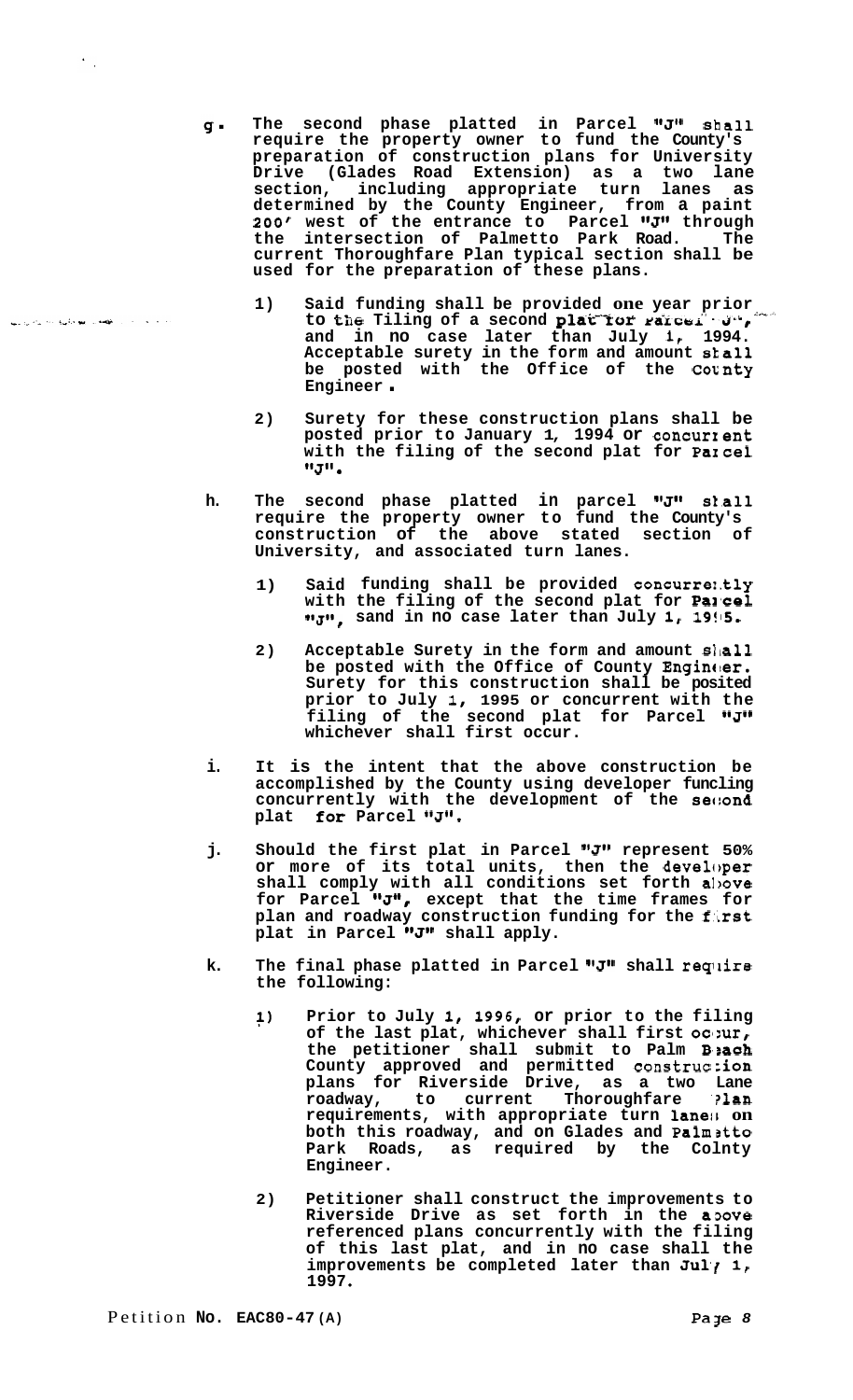## **Is** amended to state:

.

- a. Petitioner prepare construction plans for Palmetto Park Road as a four lane median divided section, plus the appropriate turn lanes as determined by the County Engineer, from its present paved terminus to the western P.U.D. boundary (Future University Drive). The current Thoroughfare Elan typical section shall be used, except equivalent acceptable shellrock may be substituted as fase material, **in** lieu of limerock.
	- 1) Surety in the form and anount acceptable to the County Engineer shall be posted for the plan preparation prior to December 31, 199:1 or concurrent with the filing of the plat for Parcel "G" whichever shall first occur.
- b. Petitioner shall fund the County's construction of the above stated section of Palmetto Park Road, and associated turn lanes. Petitioner may provide shellrock from the development site for use as hase material, if such shellrock is of a quality which is satisfactory, as determined by the County Engineer.
	- 1) Said funding shall be provided concurrently with the filing of the plat for Parcel  $"$ G", however no case later than July 1, 1993.
	- 2) Surety in the form and amount acceptable to the County Engineer shall be posted for this construction prior to July **1,** 1992 or concurrent with the filing of the plat for Parcel "G" whichever shall first occur.
- c. It is the intent that the above construction  $ie$ accomplished by the County using developer funling concurrently with the development of the plat for Parcel "G".
	- 1) Parcel "G" plat shall be recorded no later than July  $1, 1993$ .
	- 2) Parcel  $"E"$  Plat shall be recorded no later<br>than July 1, 1994. July **1**, 1994.

It is the intent that the platting dates for Parcels "G" and "E" may be exchanged, however, all time frames stated above for Parcel "G" shall be applied to Parcel "E" if it is platted first.

- d. Parcel "J" will be permitted to be recorded in as many as three **(3)** phases, subject to proper platting and Site Plan Review.
- e. The first phase platted in Parcel "J" shall recuire the property owner to prepare construction llans for Glades Road as a two lane section, plus the appropriate turn lanes as determined by the Ccunty Engineer, from its present paved terminus in Logger's Run, P.U.D. to **a** point 200' west **of** the entrance to Parcel "J", as shown on the apploved Master Plan. The current Thoroughfare Plan t $\overline{\mathfrak{p}}$ pical section shall be used for the preparation of these plans.
	- 1) The Surety for the construction plans shall be posted prior to December 31, 1993 or concurrent with the filing of the plat for Parcel "J" whichever shall first occur.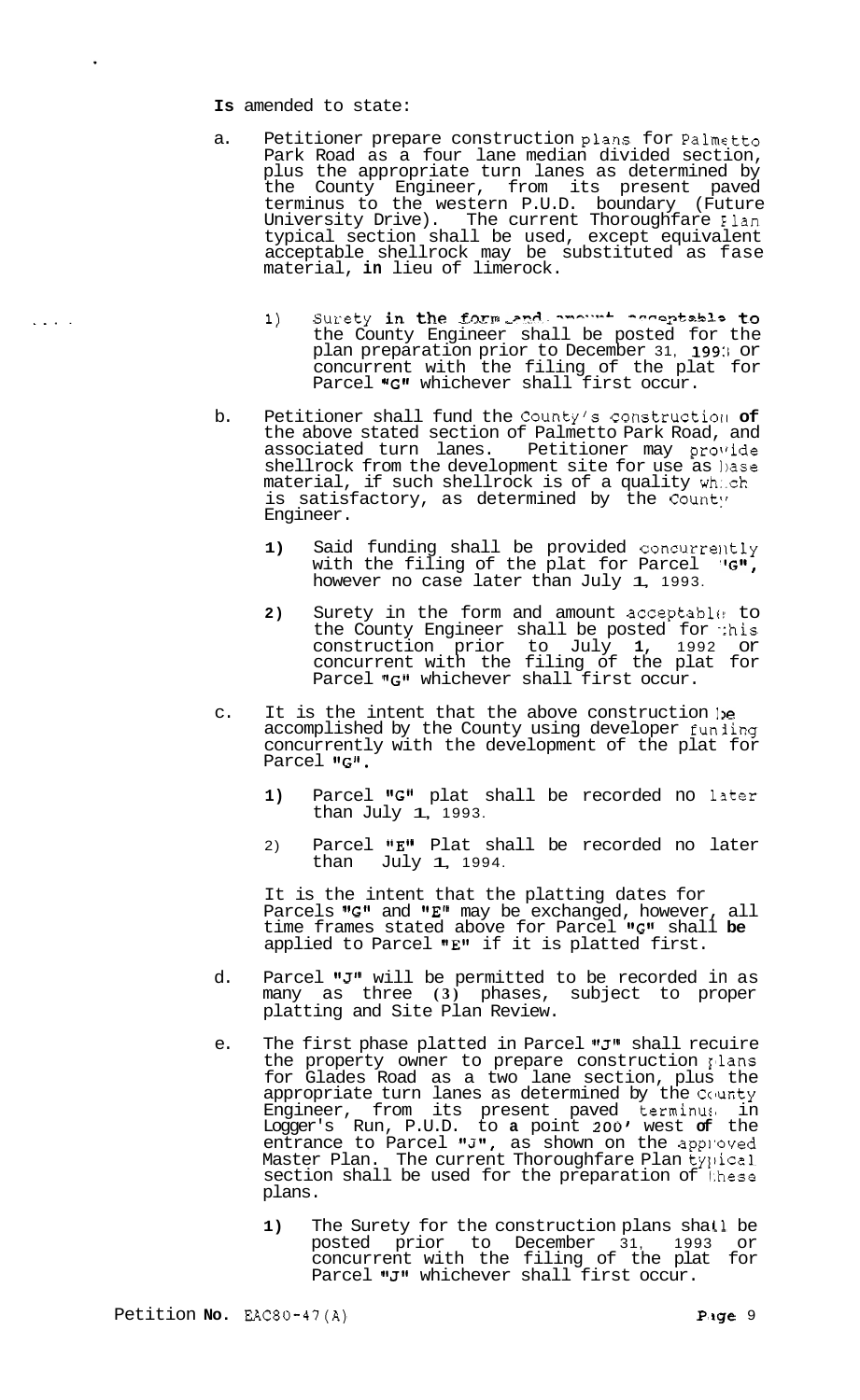- f. The first phase platted in parcel "J" shall require the property owner to fund the **Count** construction of the above stated section of Gla'les Road, and associated turn lanes.
	- **1)** Said funding shall be provided concurrently with the filing of the first plat for Parzel I1J1I, and in no case later than July **1, 19 34.**  Acceptable surety in the form and amount  $\sh{all}$ be posted with the Office of the County Engineer.
	- **2) Tho C~-r,rb\*r** *e* "a- **Ch.3-** .sznetruct-i-on shall be posted prior to July **1, 1993** or concurrznt with the filing **of** the plat for Parcel "**J"** whichever shall first occur.

It is the intent that the above construction be accomplished by the County using developer funding concurrently with the development of the first plat for Parcel "J".

- g\* The second phase platted in Parcel "J" shall require the property owner to prepare construction plans for University Drive (Glades Road Extension) as **a** two lane section, including appropriate turn lanes as determined by the County Engineer, from a point 200' west of the entrance to Parcel "J" through the intersection of Palmetto Park Road. The current Thoroughfare Plan typical section shall be used for the preparation of these plans.
	- 1) Surety for these construction plans shall be posted prior to December **31, 1993** or concurrent with the filing of the second plat<br>for Parcel "J" .
- h. The second phase platted in parcel "J" skall require the property owner to fund the Count.y's construction of the above stated section of University, and associated turn lanes.
	- 1) Said funding shall be provided concurrently with the filing of the second plat for Parcel "J", sand in no case later than July 1, 1995.
	- 2) Acceptable Surety in the form and amount shall be posted with the Office of County Engineer, Surety for this construction shall be posted prior to July **1, 1995** or concurrent with the filing of the second plat for Parcel "J" whichever shall first occur.
- i. It is the intent that the above constructior be accomplished by the County using developer funcling concurrently with the development of the segond plat for Parcel **IrJ1I.**
- **j-**Should the first plat in Parcel "J" represent 50% or more of its total units, then the develper shall comply with all conditions set forth apove for Parcel  $^{\text{\textsf{I}}\text{-}\text{\textsf{J}}\text{-}\text{\textsf{I}}}$ , except that the time frames for plan and roadway construction funding for the first plat in Parcel  $"J"$  shall apply.
- **k.**  The final phase platted in Parcel " $J$ " shall require the following: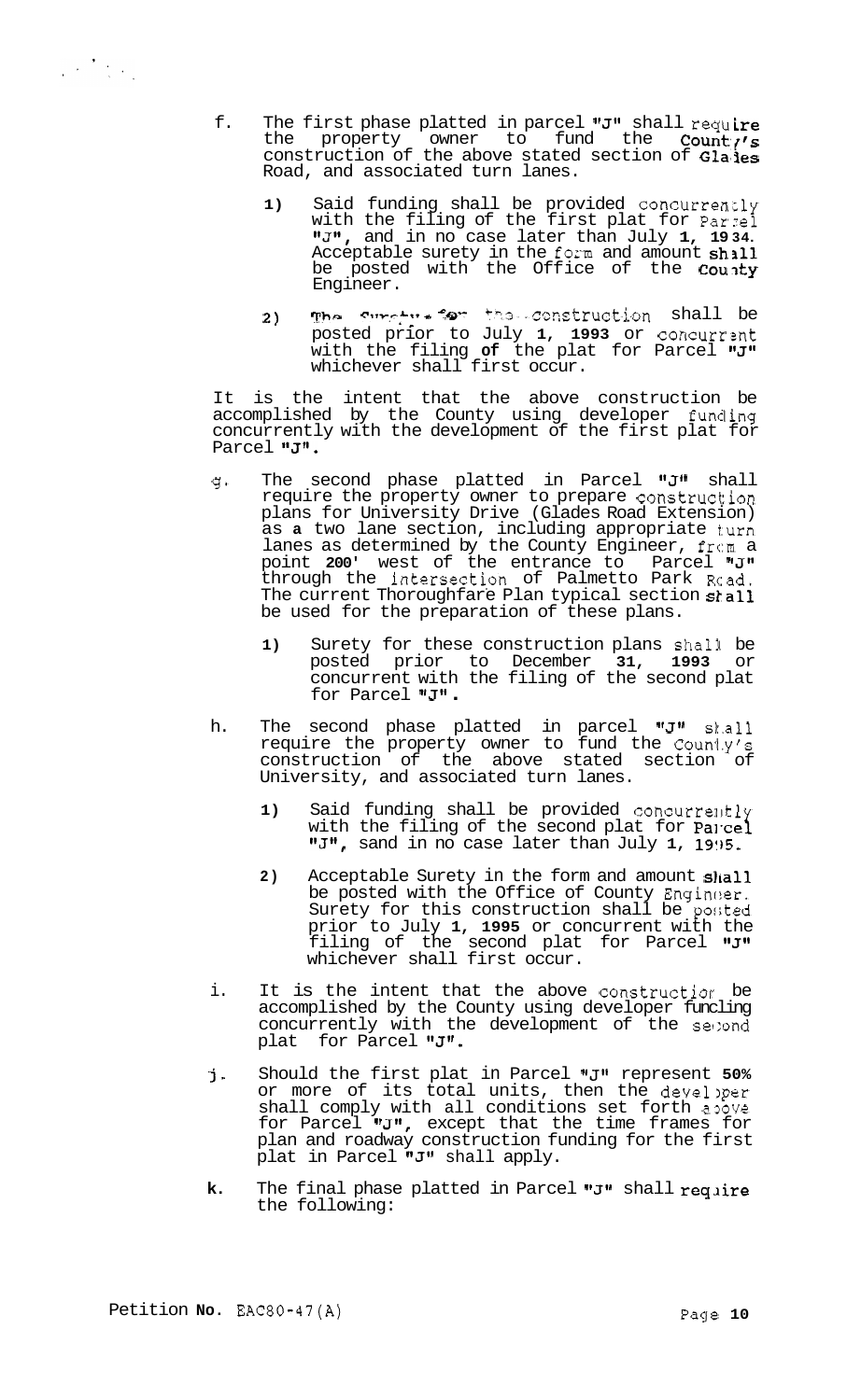- Prior to July 1, 1996, or prior to the filing  $1)$ of the last plat, whichever shall first  $\text{occu:}$ , the petitioner shall submit to Palm Beach County approved and permitted construction plans for Riverside Drive, as a two lane roadway, to current Thoroughfare Plan requirements, with appropriate turn lanes on both this roadway, and on Glades and Pa1met':o Park Roads, as required by the County Engineer.
- *7\* **n-+:\*:?npr** Sha'1-1 constrrrct **the** improvements *'zo*  Riverside Drive as set forth in the above referenced plans concurrently with the filing **of** this last plat, and in no case shall **t. le**  improvements be completed later than July **1,**  1997.
- 10. The Developer shall pay a Fair Share Fee in the amount and manner required by the "Fair Share Contribution  $f3r$ **Road Improvements Ordinance" as it presently exists or as<br>it may from time to time be amended.** (Previously it may from time to time be amended. Condition **No.** 10 of Resolution R-92-689)
- 11. **Petitioner must deed the twenty (20) acre civic site to be used for park purposes to Palm Beach County, without cost, at the time of the filing of the next plat.**  (Previously Condition **No. 11** *of* Resolution R-92-689)
- **12. Petitioner must dedicate one hundred thirty (130) feet from the centerline along the Hillsboro Canal to the South Florida Water Management District for right-of-way purposes.** (Previously Condition *No.* **12** *of* Resolution R-92-689)
- **13. No temporary on-site water or sewer service(s) will be approved for building construction within this project. Confirmation** *of* **utilities for this petition is based on the provision of central water and sewer service fcrm South Palm Beach Utilities.** (Previously Condition **No.** 13 **of** Resolution R-92-689)
- 14. **Parcel** *"G",* **the property owner shall construct Shorewirlds**  Drive as a two-lane section from its present paved **terminus to the extension of Palmetto Park Road, p1.us appropriate turn lanes, as determined by the CourIty Engineer. The same typical section that was used on existing shorewinds Drive may be used for tllis construction.** (Previously Condition **No. 14** *of* Resolut:.on R-92-689)
- **15. Surety acceptable to the County Engineer in the amount. of 110% of a certified cost estimate by the Develope1:'s Engineer shall be posted by the petitioner concurr(!nt with the trigger dates for plans and prior to the fi1:ing of the respective plats, to guarantee the funding ::or**  both the plans sand construction associated with **the plats, as set forth above.** (Previously Condition **No.** 15 *of* Resolution R-92-689)

.

.. .